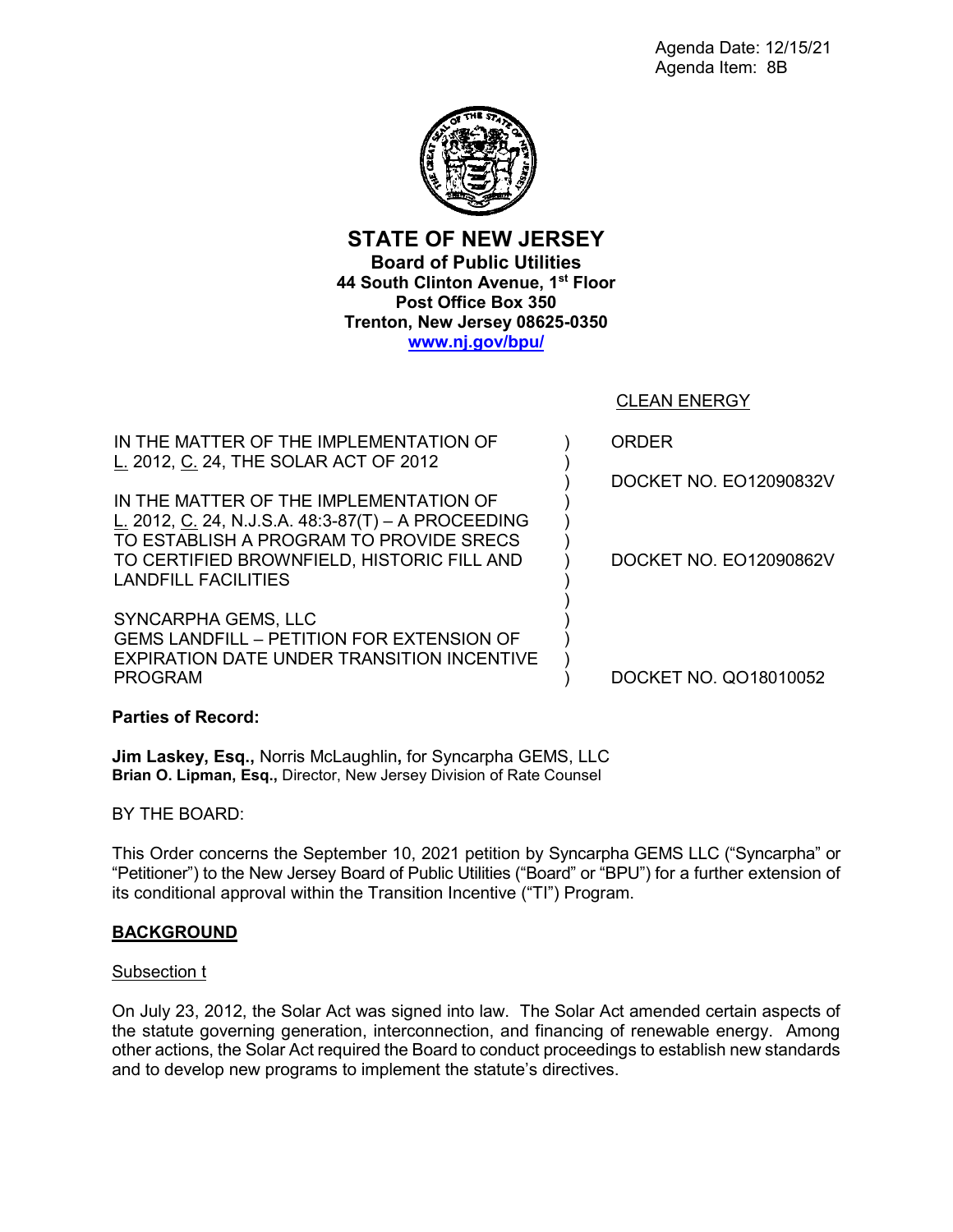Subsection t of the Solar Act provides that:

No more than 180 days after [July 23, 2012], the board shall, in consultation with the Department of Environmental Protection and the New Jersey Economic Development Authority, and, after notice and opportunity for public comment and public hearing, complete a proceeding to establish a program to provide SRECs to owners of solar electric power generation facility projects certified by the board, in consultation with the Department of Environmental Protection, as being located on a brownfield, on an area of historic fill or on a properly closed sanitary landfill facility. . . . Projects certified under this subsection shall be considered "connected to the distribution system" [and] shall not require such designation by the board[.]

# [N.J.S.A. 48:3-87(t) (emphasis added)]

The Solar Act also added specific definitions for the term "connected to the distribution system."[1](#page-1-0) These definitions emphasized the special status of facilities approved pursuant to Subsection t. The only definition that turned upon the type of land on which a solar facility was located dealt with the types of properties identified in that subsection: "Connected to the distribution system" means, for a solar electric power generation facility, that the facility: . . . (6) is certified by the board, in consultation with the Department of Environmental Protection, as being located on a brownfield, on an area of historic fill, or on a properly closed sanitary landfill facility." N.J.S.A. 48:3-51.

The Board approved a certification process for projects seeking approval pursuant to Subsection t that provided for full certification, conditional certification, or denial of certification.[2](#page-1-1) Conditional certification may be granted for projects located on sites that the New Jersey Department of Environmental Protection ("NJDEP") has determined require further remedial action or, in the case of properly closed sanitary landfill facilities, additional protective measures, and full certification may be granted for projects located on sites for which the NJDEP has determined no further remedial or protective action is necessary.

# Subsection t Application

 $\overline{a}$ 

On January 17, 2018, Syncarpha submitted an application to the Board to have its project certified as being located on a properly closed sanitary landfill facility pursuant to Subsection (t) of the Solar Act. Applicant's 4.2 MWdc project was proposed to be located on 21 acres of land owned by Gloucester Township at Block 14003, Lots 25 and 26 at 0 Dixon Lane in Gloucester Township, Camden County, New Jersey ("Project"). On November 13, 2019, on the basis of NJDEP's

<span id="page-1-0"></span><sup>1</sup> The Board has made connection to the distribution system a prerequisite for eligibility to SRECs. N.J.A.C. 14:8-2.4.

<span id="page-1-1"></span><sup>&</sup>lt;sup>2</sup> In re the Implementation of L. 2012, c. 24, The Solar Act of 2012; In re the Implementation of L. 2012, c. 24, N.J.S.A 48:3-87(t) – A Proceeding to Establish a Program to Provide SRECS to Certified Brownfield, Historic Fill and Landfill Facilities; and In re the Implementation of L.2012, c.24, N.J.S.A 48:3-87(u) – A Proceeding to Establish a Registration Program for Solar Power Generation Facilities, 2013 N.J. PUC LEXIS 27 (Jan. 24, 2013).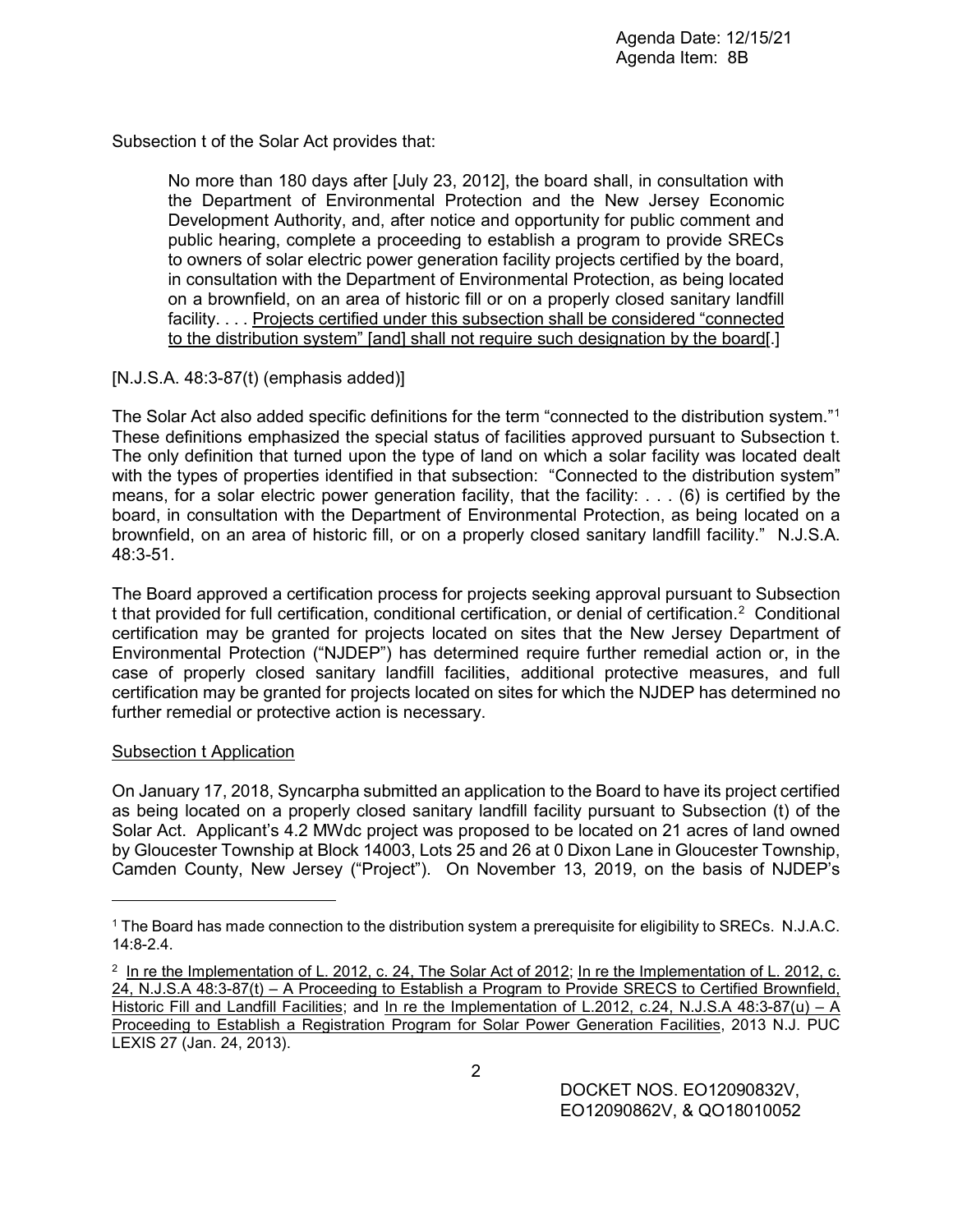determination and the information certified by Syncarpha in its application, the Board granted conditional certification of eligibility for Solar Renewable Energy Certificates ("SRECs") to Syncarpha.<sup>[3](#page-2-0)</sup> The Syncarpha Order directed Petitioner to demonstrate that it had satisfied all outstanding NJDEP requirements.

During the pendency of the Petitioner's application for SREC eligibility, on May 23, 2018, Governor Murphy signed L. 2018, c. 17, codified at N.J.S.A. 48:3-51 to -87 into law ("Clean Energy Act", "CEA", or "Act"), effective immediately. The CEA effected many changes to the legal and regulatory framework for solar development, including directing the closure of the SREC program no later than June 2021 and imposing a cap on the cost to ratepayers of certain Class I renewable energy requirements.

The CEA mandates that the Board close the SREC Registration Program ("SRP") to new applications once it determines that 5.1% of the kilowatt-hours sold in the State have been generated by solar electric power generators connected to the distribution system ("5.1% Milestone"), or in the alternative by no later than June 2021. On December 18, 2018, the Board approved the adoption of rule amendments to close the SREC market to new applications upon attainment of the 5.1% Milestone. The new rules took effect upon publication in the New Jersey Register on January 22, 2019.<sup>[4](#page-2-1)</sup> On January 8, 2020, the Board adopted N.J.A.C. 14:8-2.4(b)(7)(ii), which clarified that solar facilities that submitted a complete registration or application for designation or conditional certification on or before October 29, 2018, but had not commenced commercial operations prior to the 5.1% Milestone, will be eligible for a 15-year SREC qualification life subject to its maintaining all other eligibility requirements. These rules took effect upon publication in the New Jersey Register on February 3, 2020.<sup>[5](#page-2-2)</sup>

On November 21, 2019, the Board issued a Revised Order clarifying that full certification for the solar project for SREC eligibility was not conditioned upon Syncarpha's achievement of commercial operations prior to the Board's closure of the SREC program upon attainment by the State of 5.1% of its retail electricity sales from solar electric generation facilities ("5.1% Milestone"). Syncarpha's acceptance letter from the SRP set a deadline to submit a final as-built registration package of December 20, 2021.

### Transition Incentive

On December 6, 2019, the Board established the TI Program to provide a bridge between the legacy SREC program and a Successor Incentive program in an orderly and efficient manner.<sup>[6](#page-2-3)</sup> The TI Program provides eligible projects with Transition Renewable Energy Certificates ("TRECs") for each megawatt hour of electricity produced. Incentives are tailored to specific

 $\overline{a}$ 

<span id="page-2-2"></span> $5$  52 N.J.R. 146(b).

<span id="page-2-3"></span><sup>6</sup> In re a New Jersey Solar Transition Pursuant to P.L. 2018 c. 17, BPU Docket No. QO19010068, Order dated December 6, 2019.

DOCKET NOS. EO12090832V, EO12090862V, & QO18010052

<span id="page-2-0"></span><sup>3</sup> In re Implementation Of L. 2012, C. 24, N.J.S.A. 48:3-87(t) - A Proceeding To Establish A Program To Provide SRECs To Certified Brownfield, Historic Fill And Landfill Facilities, Syncarpha Gems, LLC Gems Landfill, BPU Docket No. Q018010052, Order dated November 13, 2019 ("Syncarpha Order"), revised November 21, 2019.

<span id="page-2-1"></span><sup>4</sup> 51 N.J.R. 138(e).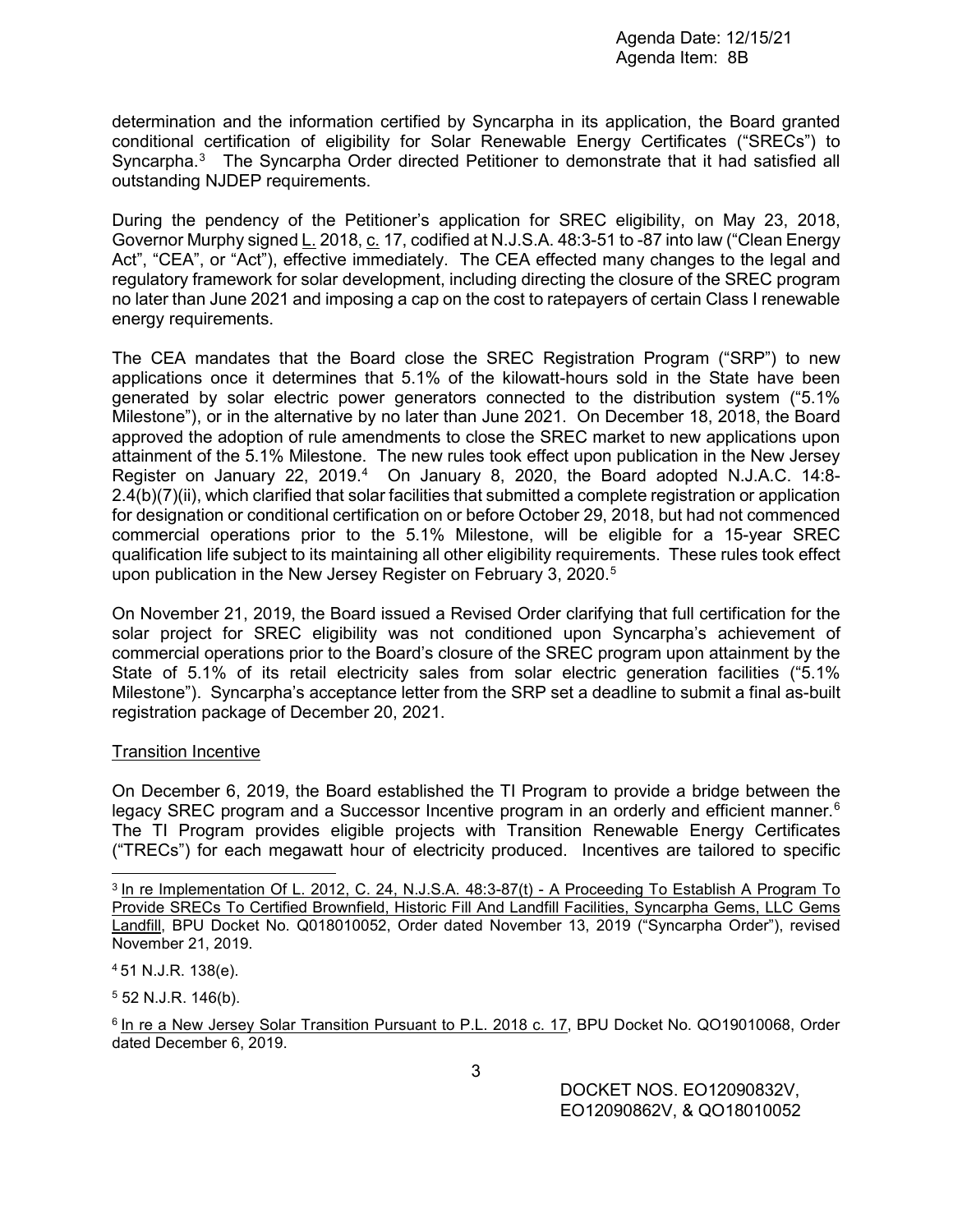project types by the use of factors, which are applied to a base incentive rate to provide a particular project type the full incentive amount or a set percentage of that amount depending on the costs and anticipated revenue streams for the project type. Projects certified pursuant to Subsection (t) receive a factor of 1.0 and thus the full amount of the base incentive.

On March 27, 2020 the Board issued an Order addressing additional aspects of the SRP closure and the transfer of solar projects to the TI Program.<sup>[7](#page-3-0)</sup> The SRP Closure Order provided that projects that had applied on or before October 29, 2018 and received a conditional registration for two (2) years retained their SREC eligibility regardless of the date of attainment of the 5.1% Milestone, so long as they submit post-construction certification packages within two (2) years of their SRP conditional registration. The SRP Closure Order also stated that projects that had applied for SRECs after October 29, 2018 and had yet to commence commercial operations by the date the 5.1% Milestone would not be eligible for SRECs, but would be able to transfer their registration to the TI Program. However, this Order was silent on the ability of projects that applied prior to October 29, 2018 to transfer to the TI Program.

At a Special Agenda Meeting held on April 27, 2020, the Board approved an amended TI rule proposal $^8$  $^8$  that codified this treatment and which was published on May 18, 2020. $^9\,$  $^9\,$  $^9\,$  N.J.A.C. 14:8-10.4(a). The rule proposal provided an estimate of economic impact from the program at "\$980 million in investments through the installation of approximately 430 Megawatt dc (MWdc) of new solar electricity generating capacity…approximately 20 percent of this capacity will be installed on residential rooftops, 60 percent on non-residential rooftops or adjacent land, and the remainder on landfills or brownfields. The projects are anticipated to be installed over the next year and a half and result in average annual direct expenditures of approximately \$60 million per year for 15 years, after an initial ramp-up period."

The rule proposal, like the SRP Closure Order, was silent as to the ability projects that had submitted a complete Subsection t application before October 29, 2018 to transfer to the Transition Incentive program.<sup>[10](#page-3-3)</sup>

On May 28, 2020, Syncarpha submitted a petition seeking an Order stating that its 4.5 MWdc project ("the Project") is eligible to transfer to the TI Program and qualifies for TRECs. Additionally, on June 2, 2020, Syncarpha submitted a revised Subsection (t) application seeking to increase the capacity of the Project while remaining on the same footprint identified in the original application.

 $\overline{a}$ 

<span id="page-3-0"></span> $<sup>7</sup>$  In re the Closure of the SREC Registration Program Pursuant to P.L. 2018, c. 17, BPU Docket No.</sup> QO19010068, Order dated March 27, 2020 ("SRP Closure Order").

<span id="page-3-1"></span><sup>8</sup> In re the Matter of a Rulemaking Proceeding to Amend the Renewable Portfolio Standard Rules and Create New Rules Establishing a Transition Incentive Program Pursuant to P.L. 2018, c.17, BPU Docket No. QX20030253 ("TI Rule Proposal").

<span id="page-3-2"></span><sup>9</sup> 52 NJR 1048(a).

<span id="page-3-3"></span><sup>&</sup>lt;sup>10</sup> The Board subsequently adopted this amendment. 52 N.J.R. 1850(a), October 5, 2020.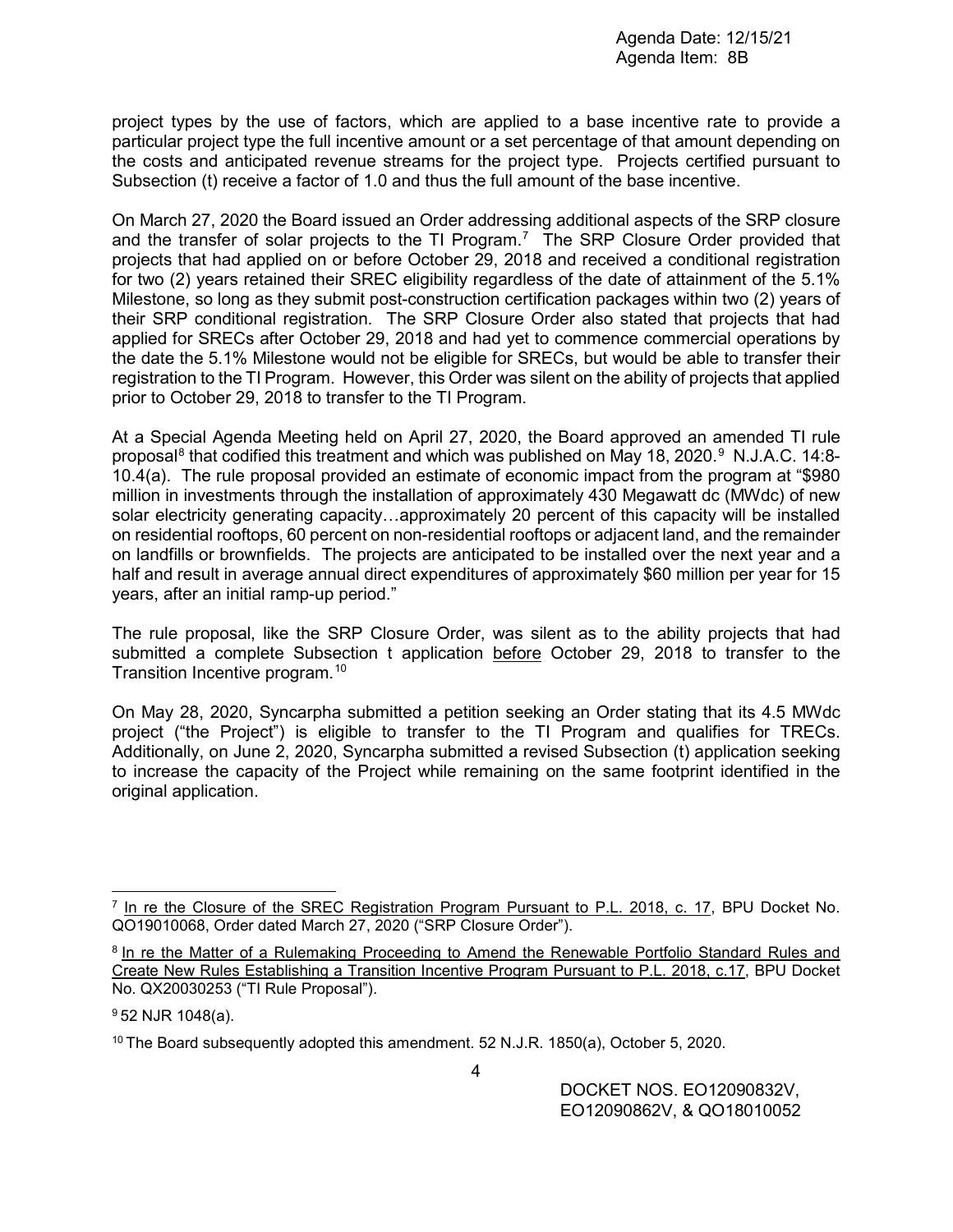On July 15, 2020, the Board issued an Order clarifying that the Project was eligible to transfer to the TI program and qualify for TRECs.<sup>[11](#page-4-0)</sup> In the same Order the Board approved Syncarpha's revised Subsection (t) application seeking an increase the system size of the Project to 4.5 MWdc, based on Petitioner's representation that there would be no increase in the Project's footprint. The Board directed Petitioner to commence commercial operations on the later of the date set by the Board Order granting the project conditional certification, plus any extensions granted, or April 30, 2021, in accordance with N.J.A.C. 14:8-10.4(d). Syncarpha received a project acceptance letter on December 20, 2019 with a two (2) year project completion deadline of December 20, 2021.

On June 24, 2021, the Board granted a blanket extension to all projects that had submitted a complete registration to the TI Program on or before the effective date of the Order.<sup>[12](#page-4-1)</sup> Projects that had submitted an application pursuant to Subsection (t) received an extension to the later of April 30, 2022 or the date set by the Board Order granting the project's conditional certification.

Based current statistics for installed capacity, pipeline capacity and capacity from Subsection (t) applications received before the August 27, 2021 closure date, the TI Program is on pace to potentially double the program size originally forecast in May 2020. From program inception through October 31, 2021, the TI Program has reported over 407 MWdc of installed capacity including 44 MWdc of Subsection (t) capacity. The pipeline of registered projects exceeds 1,500 MWdc, including 95 MWdc of Subsection (t) capacity. Additionally, almost 400 MWdc of Subsection (t) capacity was received immediately prior to the August 27, 2021 TI Program closure date and remains under review for eligibility with Board Staff and/or the NJDEP.

# **THE PETITION**

 $\overline{a}$ 

On September 10, 2021, Petitioner moved for an extension of its conditional approval in the TI Program to October 30, 2022 ("Petition"). According to Petitioner, permitting and other delays directly associated with the COVID-19 pandemic have made it impossible for Petitioner to meet the April 30, 2022 deadline established in the June 2021 Order. Specifically, Petitioner describes a six-month delay in the receipt of a wetlands approval due to furloughs and restrictions on field work implemented by the NJDEP in response to State directives regarding the pandemic. Petition at paragraphs 19-34. Petitioner represents that it moved as quickly as possible to start construction following receipt of the final NJDEP approval but states that it still faces delays arising from the State permitting process for wholesale generator projects that will not allow it to achieve completion by the existing April 2022 deadline. "Obtaining building and electrical permits from the DCA is far more time-consuming than the normal process associated with permitting at the municipal letter." Petition at Par. 38. In addition, Petitioner alleges anticipated delays due to supply chain issues and seasonal conditions. Petition at Pars. 39-40.

<span id="page-4-0"></span><sup>11</sup> In re Implementation Of L. 2012, C. 24, N.J.S.A. 48:3-87(t) - A Proceeding To Establish A Program To Provide SRECs To Certified Brownfield, Historic Fill And Landfill Facilities, Syncarpha Gems, LLC Gems Landfill, BPU Docket No. Q018010052, Order dated July 15, 2020 ("July 15 Order").

<span id="page-4-1"></span><sup>&</sup>lt;sup>12</sup> In The Matter Of A New Jersey Solar Transition Pursuant To P.L. 2018, C.17 – Order Addressing Requests For Extension For Projects In The Solar Transition Incentive Program, BPU Docket Nos. QO19010068 & QO21060883, Order dated June 24, 2021 ("June 2021 Order").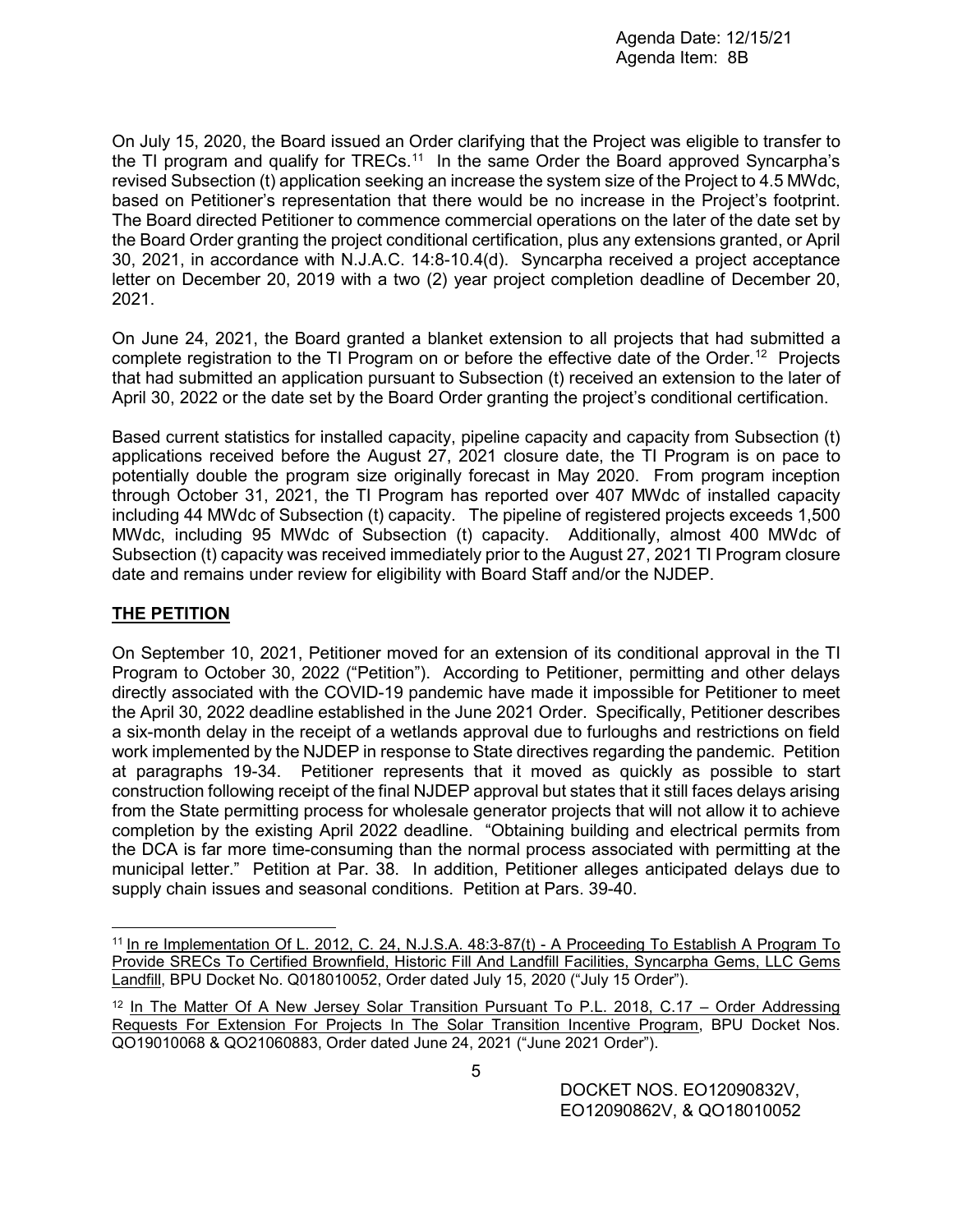Petitioner argues that a six-month extension is reasonable given the six-month delay in receipt of its NJDEP approval and that it has expended significant effort and financial resources to develop the GEMS Landfill site. Petitioner requested expedited review of the Petition with a response no later than the Board's agenda meeting on November 17, 2021.

## **STAFF RECOMMENDATION**

Staff recommends the Board deny the Petitioner's request to further extend the deadline for completion of the Project to retain eligibility in the TI Program. Staff notes that the Project has already been granted more time to complete than any other Subsection (t) application. The Project is the oldest Subsection (t) application that has not reached commercial operation. Syncarpha originally applied under the SRP, which the Legislature subsequently directed the Board to close in order to reduce incentive costs for ratepayers. The Board allowed Petitioner to transfer the application to the TI Program, and Syncarpha had the full time allotted under that program. As Petitioner acknowledges, it also benefitted from the additional six month extension granted by the June 2021 Order. The TI Program was designed as an interim measure, pending the development and accessibility of a Successor Incentive Program. The Successor program is now available to Petitioner. The Administratively Determined Incentive Program ("ADIP") was opened to registrations on August 28, 2021, and includes an Interim Subsection (t) market segment available to 75 MWdc of total capacity. Additionally, Staff notes that TI Program is now expected to be double its anticipated size, and the Board's decisions on applications pursuant to Subsection (t) will impact both the cost of the TI Program and the Renewable Portfolio Standard cost cap.

Staff recommends that the Petitioner be given the opportunity to submit an application for eligibility in the ADIP using the Interim Subsection (t) application form available on the New Jersey Clean Energy Program website. Staff further recommends that Petitioner be granted the ability to submit an affidavit stating that the site conditions have not changed materially from those that existed when the NJDEP did its review and issued its 2019 memorandum in lieu of requiring additional review by the NJDEP.

### **DISCUSSION AND FINDINGS**

The Board recognizes the public policy preference for solar development on properly closed landfills and other compromised lands. The Board repeatedly affirmed this preference in its orders addressing the treatment of Subsection (t) applications with respect to the closure of the SRP and the opening of the TI Program. The Board allowed Petitioner to transfer this application to the TI Program in part because of this policy. Petitioner received the full two (2) years available to Subsection (t) applications under the TI Program and an additional six (6) months pursuant to the June 2021 Order to meet the TI Program deadlines. Thus, the Board **FINDS** that Petitioner received as much or more time to meet TI Program deadlines than any other similarly situated project.

The general purpose of the TI Rules, as well as the timelines contained therein, is to provide a smooth transition to the Successor Program and support to New Jersey's thriving solar market while safeguarding the interest of the State's ratepayers by doing so at the lowest possible cost. The Successor Program, including the Interim Subsection (t) market segment within the ADIP, is

> DOCKET NOS. EO12090832V, EO12090862V, & QO18010052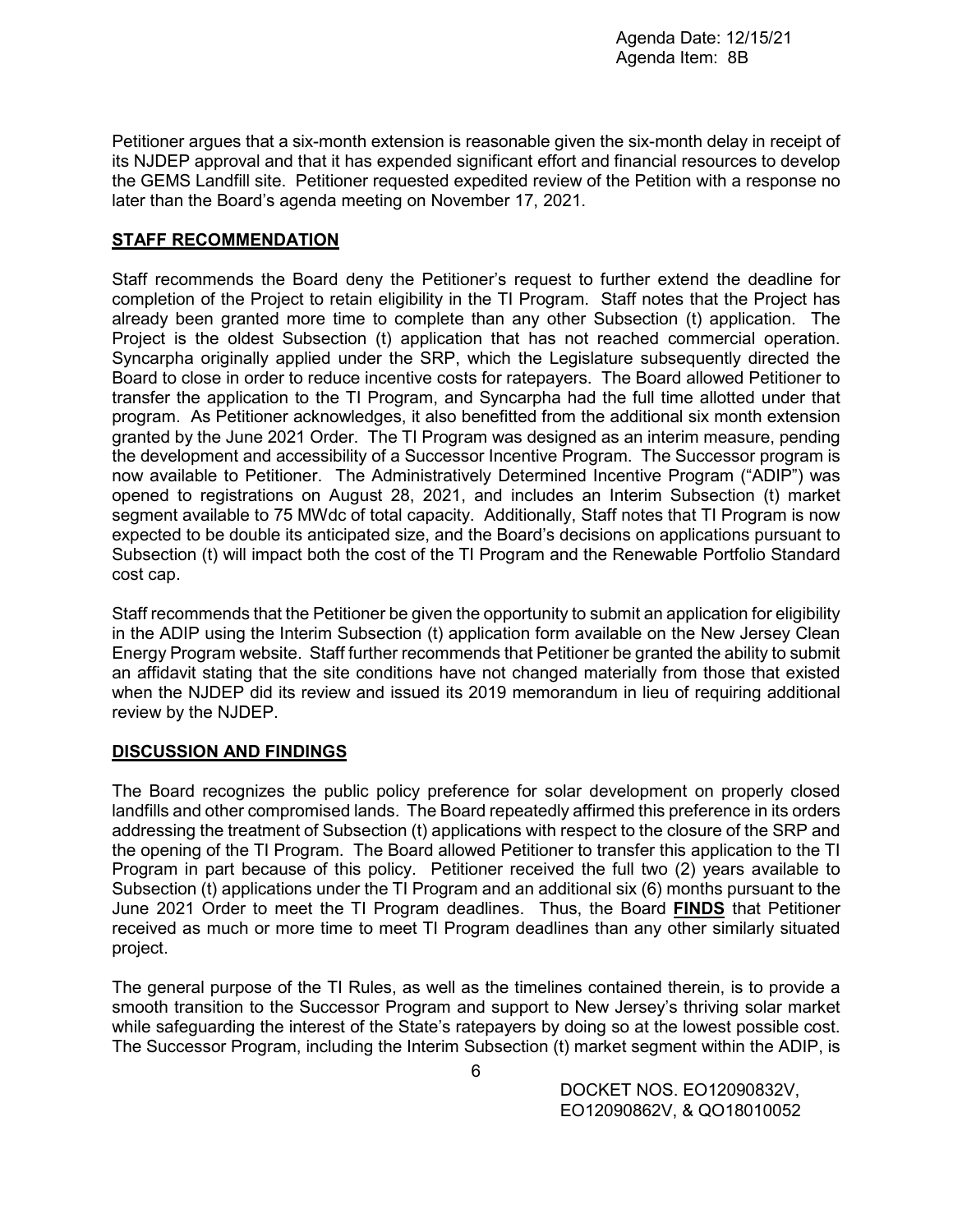now open. Prior to the opening of the Successor Program the Board found good cause to waive the timelines at N.J.A.C. 14:8-10.4(d) and (e) to permit an extension of time to all projects in the TI Program, and it did so partly in recognition of delays encountered by developers as a result of the continuing impact of the COVID-19 pandemic, including issues related to the global supply chain.[13](#page-6-0) While the Board is sympathetic to the delays encountered by Petitioner and acknowledges that some may have been beyond Petitioner's control, the Board **FINDS** that Petitioner already received additional time to compensate for these delays in the form of the sixmonth extension granted in June of this year.

Further, the Petitioner's request to extend the TI Program deadlines for its project would necessitate an additional waiver of the TI Rules. The Board is authorized to relax or waive its rules pursuant to N.J.A.C. 14:1-1.2, which provides that the rules may be liberally construed to permit the Board to carry out its statutory functions. In considering whether to grant a request for a waiver, the Board looks to the standards provided in this rule. In special cases upon a showing of good cause the board may relax or permit deviations from the rule. N.J.A.C. 14:1-1.2(b). Additionally, the board shall waive sections of the rule if it adversely affects ratepayers, hinders safe, adequate and proper service, or is in the interest of the general public. N.J.A.C. 14:1- 1.2(b)(1). The Board must balance Petitioner's interests as a solar developer with the public's interest in timely completion of projects and the ratepayers' interest in controlling the cost of solar subsidies. The TI Program was designed to be a bridge between the SRP and the now-open Successor Incentive Program. N.J.A.C. 14:8-10.1. Having found that the June 2021 Order accounted for the general delays described in the Petition and finding no further evidence of a special case or good cause to deviate from the rules, the Board **DECLINES** to waive the TI Rules to extend deadlines again for the Project.

After careful consideration of Syncarpha's moving papers, the Board **DENIES** the Petition. If Petitioner expects to be unable to complete the Project prior to the April 30, 2022 deadline, the Board then encourages Petitioner to pursue an incentive through the Interim Subsection (t) market segment within the ADIP and to submit an application to the Board's Secretary for that program. In recognition of Petitioner's previous progress through the administrative process, the Board **HEREBY ORDERS** that Petitioner may be exempted from an additional review by the NJDEP if Project site conditions remain the same as those that existed in October/November 2019, and Petitioner files an affidavit, satisfactory to Staff, attesting to the present site conditions in relation to those existing in October/November 2019.

<span id="page-6-0"></span> $\overline{a}$ <sup>13</sup> June 2021 Order at 5-6.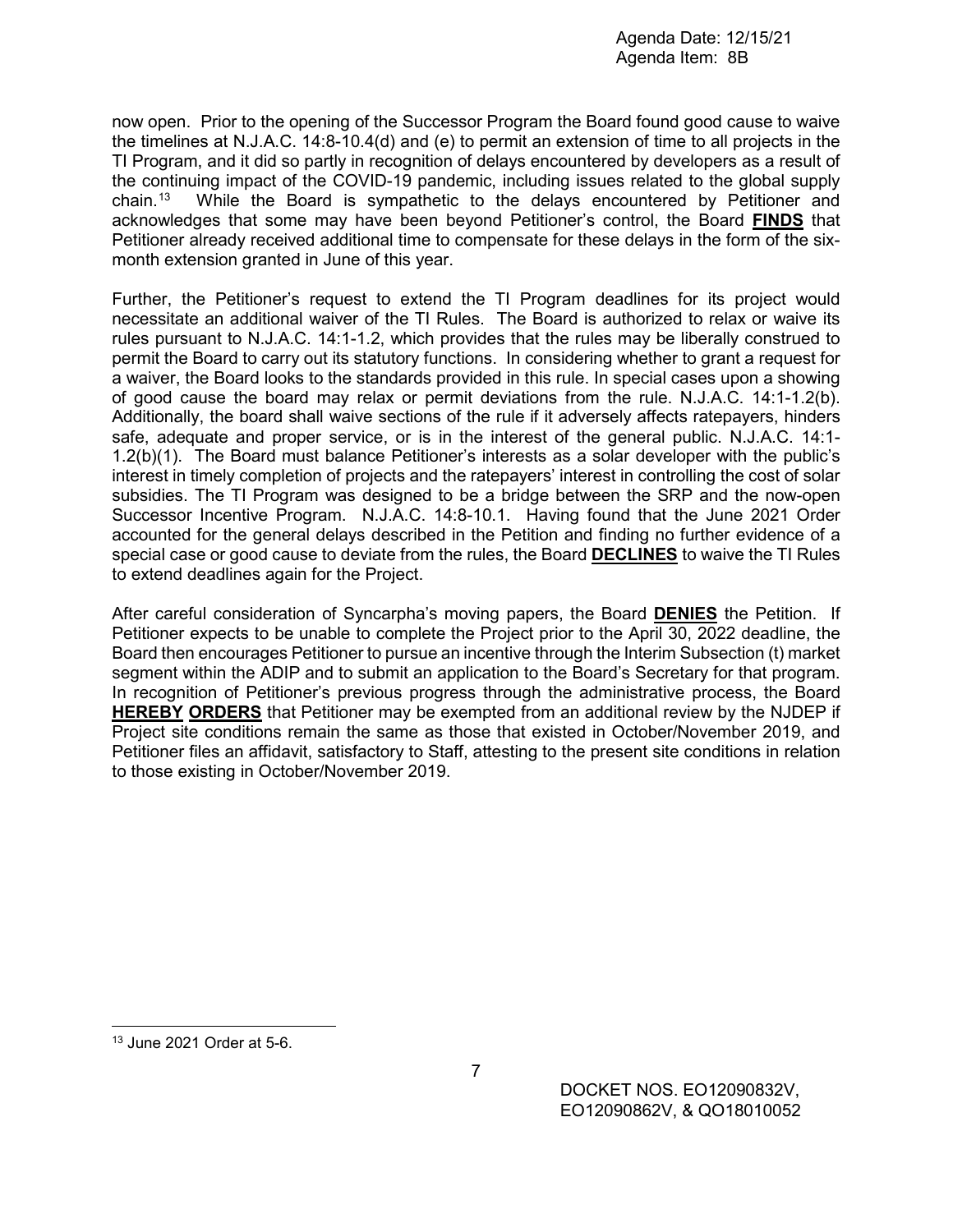This Order shall be effective on December 22, 2021.

DATED: December 15, 2021

BOARD OF PUBLIC UTILITIES BY:

ÌOSÉPH L. FIORĎALIŠ **PRESIDENT** 

1/aug- Anna Holder)

COMMISSIONER

 $-$ Glüne

UPENDRA J. CHIVUKULA COMMISSIONER

DIANNE SOLOMON

COMMISSIONER

DIANNE SOLOMON<br>COMMISSIONER<br>ROBERT M. GORDON<br>COMMISSIONER

COMMISSIONER

ATTEST: Qu'ida Camarles Melal

**SECRETARY** 

DOCKET NOS. EO12090832V, EO12090862V, & QO18010052